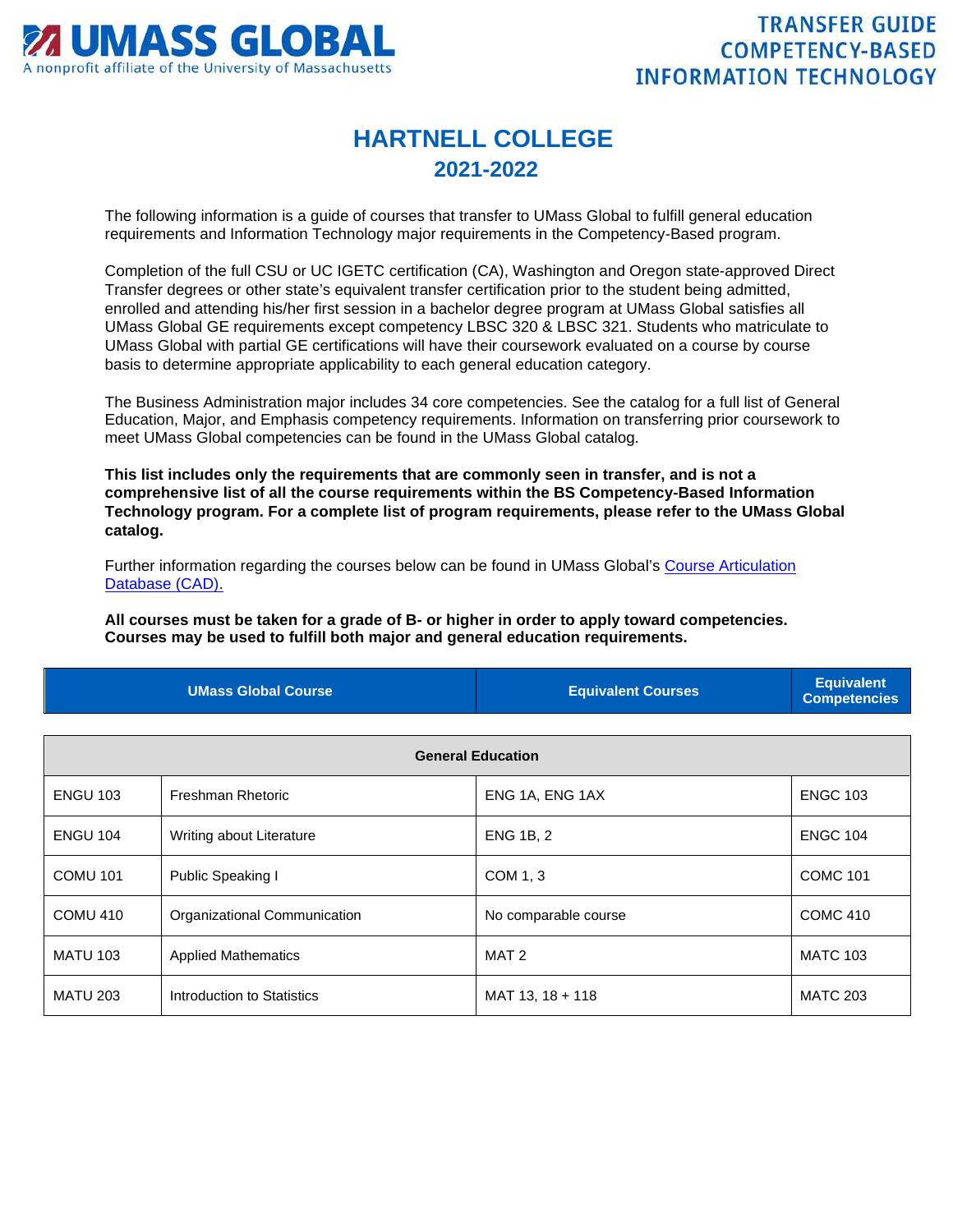|                    |                                   | ART 1A, 1B, 10                                          |                                  |
|--------------------|-----------------------------------|---------------------------------------------------------|----------------------------------|
|                    |                                   | ASL 1, 2, 3                                             |                                  |
|                    |                                   | <b>BUS 175</b>                                          | <b>PHLC 110</b><br>HUMC 110, 115 |
|                    |                                   | COM 2, 3, 4, 5, 8                                       |                                  |
|                    |                                   | ENG 17, 22, 24, 26, 31, 32, 33, 41, 44A, 44B,           |                                  |
|                    |                                   | 46A, 46B, 47A, 47B, 48                                  |                                  |
|                    |                                   | ETH 6*, 7, 12                                           |                                  |
|                    | Any 9 Credits of Humanities       | HIS 47, 55                                              |                                  |
| Humanities         |                                   | IDS 1*, 2*                                              |                                  |
|                    |                                   | MUS 1A, 2, 5, 6, 7, 8, 46, 47, 48, 49                   |                                  |
|                    |                                   | PHL 2, 10, 15                                           |                                  |
|                    |                                   | PHO <sub>1</sub>                                        |                                  |
|                    |                                   | SOC 30*                                                 |                                  |
|                    |                                   | SPA 1, 1S, 1X, 2, 2S, 2X, 3, 3S, 4, 4S                  |                                  |
|                    |                                   | TAC 1, 2, 3, 7, 23, 50                                  |                                  |
|                    |                                   | *Cannot Double Count with Social Science<br>Requirement |                                  |
|                    |                                   | ABT 90, 92, 135                                         |                                  |
|                    |                                   | ANT <sub>1</sub>                                        | NSCC 115, 110                    |
|                    |                                   | AST 1, 1L                                               |                                  |
|                    |                                   | BIO 1, 2, 3, 5, 6, 6L, 10, 11, 12, 13, 18, 20, 27,      |                                  |
|                    |                                   | 30, 42, 47, 48, 48L                                     |                                  |
| Natural            |                                   | CHM 1A, 1B, 12A, 12B, 22, 23, 60                        |                                  |
| <b>Sciences</b>    | Any 6 Credits of Natural Sciences | GEG <sub>1</sub>                                        |                                  |
|                    |                                   | GEL 1, 2, 6, 25                                         |                                  |
|                    |                                   | MET <sub>1</sub>                                        |                                  |
|                    |                                   | <b>NUTR 1, 51</b>                                       |                                  |
|                    |                                   | OCN <sub>1</sub>                                        |                                  |
|                    |                                   | PHY 2A, 2B, 4A, 4B, 4C, 10, 32                          |                                  |
|                    |                                   | ADJ 1, 2, 3, 4, 5, 10, 33, 51                           |                                  |
|                    |                                   | ANT 2, 10, 20                                           |                                  |
|                    | Any 9 Credits of Social Sciences  | ECE 1, 2, 4, 6, 9, 10, 11, 12, 19, 20, 24, 26, 27,      | SOSC 110, 115                    |
|                    |                                   | 53, 54                                                  |                                  |
|                    |                                   | ECO 1, 5, 10                                            |                                  |
|                    |                                   | ETH 1, 2, 3, 4, 5, 6*                                   |                                  |
|                    |                                   | <b>GEG 10</b>                                           |                                  |
| Social<br>Sciences |                                   | HIS 4A, 4B, 5A, 5B, 6, 10, 17A, 17B, 40, 46A,           |                                  |
|                    |                                   | 46B, 49A, 49B                                           |                                  |
|                    |                                   | IDS 1*, 2*                                              |                                  |
|                    |                                   | <b>LAW 41</b>                                           |                                  |
|                    |                                   | POL 1, 2, 3, 5, 6                                       |                                  |
|                    |                                   | PSY 2, 6, 9, 10, 12, 14, 15, 22, 25, 41, 42             |                                  |
|                    |                                   | SJS 20, 22                                              |                                  |
|                    |                                   | SOC 1, 5, 12, 20, 30*, 41, 42                           |                                  |